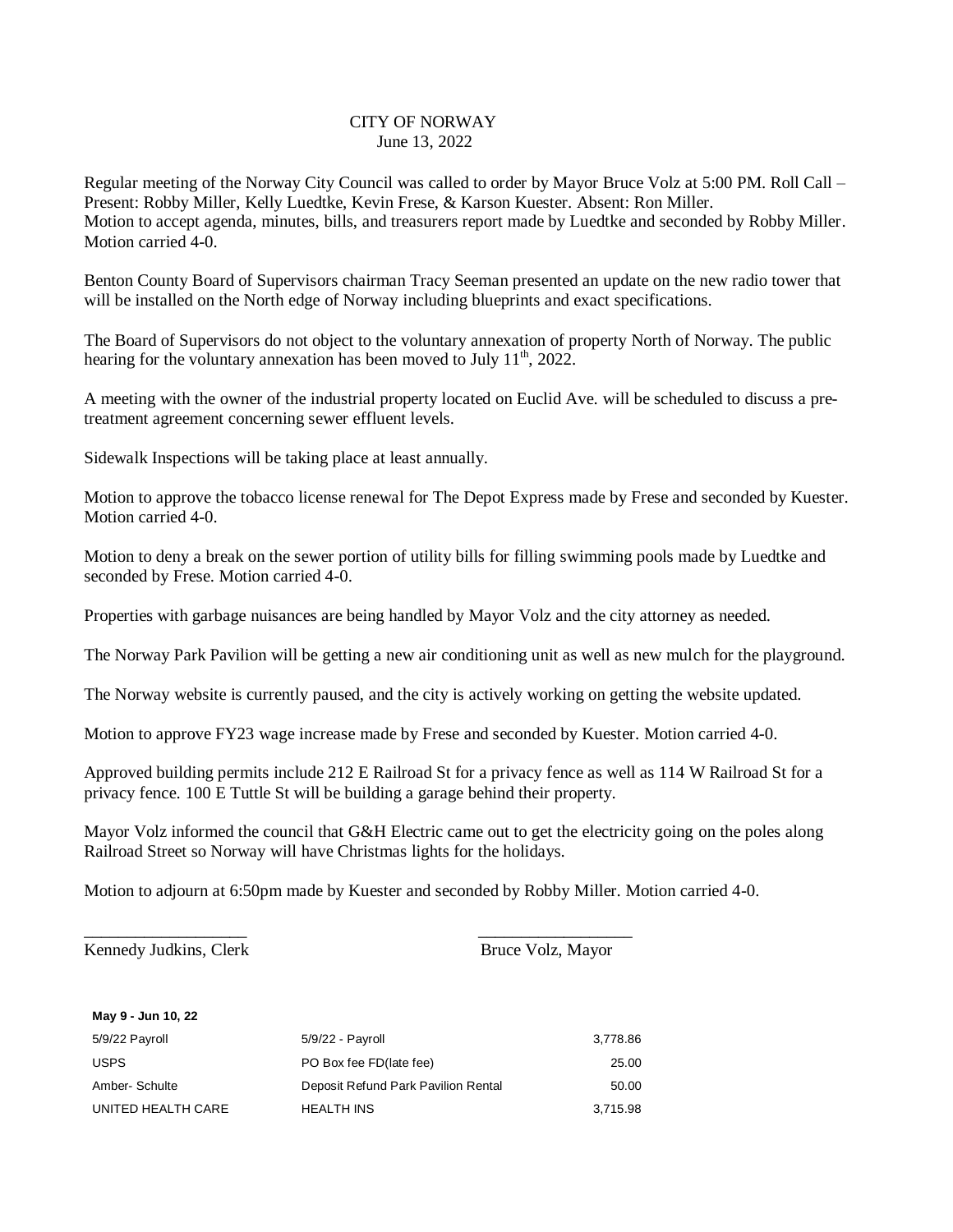| US CELLULAR                                       | Cell Phones<br>Supplies-IT Support-Security Camera-Lib | 276.40     |
|---------------------------------------------------|--------------------------------------------------------|------------|
| <b>CARD SERVICES</b><br>ION ENVIRONMENTAL         | supplies                                               | 1,178.29   |
| <b>SOLUTIONS</b>                                  | <b>TESTING</b>                                         | 547.50     |
| <b>WELLMARK BC &amp; BS</b>                       | Dental                                                 | 198.38     |
| 5/23/2022 Payroll                                 | 5/23/22 - Payroll                                      | 3,523.34   |
| ClerkBooks, Inc.                                  | ClerkBooks Monthly pmnt                                | 205.42     |
| <b>IOWA FINANCE AUTHORITY</b>                     | Sewer Revenue Loan                                     | 148.941.43 |
| <b>IOWA FINANCE AUTHORITY</b>                     | Sewer GO Loan                                          | 27,292.50  |
| <b>IOWA FINANCE AUTHORITY</b>                     | Water GO Loan - Final Payment                          | 6,067.50   |
| <b>USPS</b>                                       | Stamps                                                 | 58.00      |
| <b>USPS</b>                                       | <b>Statements</b>                                      | 92.40      |
| <b>DELTA DENTAL</b>                               | <b>DENTAL</b>                                          | 25.72      |
| 5/6/2022 Payroll                                  | 5/6/2022 Payroll                                       | 3,074.48   |
| UNITED HEALTH CARE                                | <b>HEALTH INS</b>                                      | 6,828.78   |
| <b>ADEN MAE</b>                                   | Lib Fundraiser Expense                                 | 363.00     |
| <b>AFLAC</b>                                      | Supplemental                                           | 408.39     |
| <b>ALLIANT ENERGY</b>                             | Electric                                               | 4,013.49   |
| Ashleigh Minick                                   | Reimbursement Lib. Supplies                            | 20.00      |
| <b>BAKER &amp; TAYLOR</b>                         | Lib. Books                                             | 579.00     |
| <b>BALLARD TRUCKING</b>                           | <b>Rock Hauling</b>                                    | 554.72     |
| <b>BENTON COUNTY AUDITOR</b>                      | <b>Qrtly law enforcement</b>                           | 3,250.00   |
| Benton County Clerk of Court                      | Court Fees                                             | 106.13     |
| Blank Park Zoo                                    | Library program                                        | 256.04     |
| <b>BOUND TREE MEDICAL</b>                         | <b>FD Supplies</b>                                     | 19.75      |
| <b>BRUCE VOLZ - MAYOR</b>                         | Reimburse for Mulch                                    | 30.00      |
| ClerkBooks, Inc.                                  | Cont. Ed & Postcard Statements                         | 440.15     |
| ClerkBooks, Inc.                                  | Monthly Installment                                    | 205.42     |
| CRAWFORD QUARRY CO.                               | Rock                                                   | 1,553.20   |
| <b>CUSTOM HOSE &amp; SUPPLIES</b>                 | Water Repair Supplies                                  | 65.76      |
| <b>DEPOT EXPRESS</b>                              | Gas/Diesel                                             | 795.08     |
| <b>IMWCA</b>                                      | 22-23 premium                                          | 4,123.00   |
| <b>JUDY BRIES</b>                                 | Deposit Refund - park pavilion                         | 50.00      |
| KIRKWOOD COMM. COLLEGE                            | FD Cont. Ed CPR                                        | 70.00      |
| <b>KLOG</b>                                       | Lib. Tables                                            | 3,005.20   |
| KLUESNER CONST.                                   | Asphalt paving projects                                | 3,685.40   |
| KOCH BROTHERS                                     | COPIER MAINT.                                          | 27.66      |
| Mandy Frese                                       | Deposit Refund - Park Pavilion                         | 50.00      |
| <b>MATHESON TRI-GAS INC</b><br>MEARDON, SUEPPEL & | FD Oxygen                                              | 74.17      |
| <b>DOWNER</b>                                     | Legal Statement                                        | 4,228.06   |
| <b>MENARDS</b>                                    | <b>Supplies</b>                                        | 748.63     |
| NORWAY AREA FIREFIGHTERS                          | Reimbursement Defib. Trainer                           | 358.16     |
| <b>Phil Reges</b>                                 | Reimbursement EMR class                                | 979.50     |